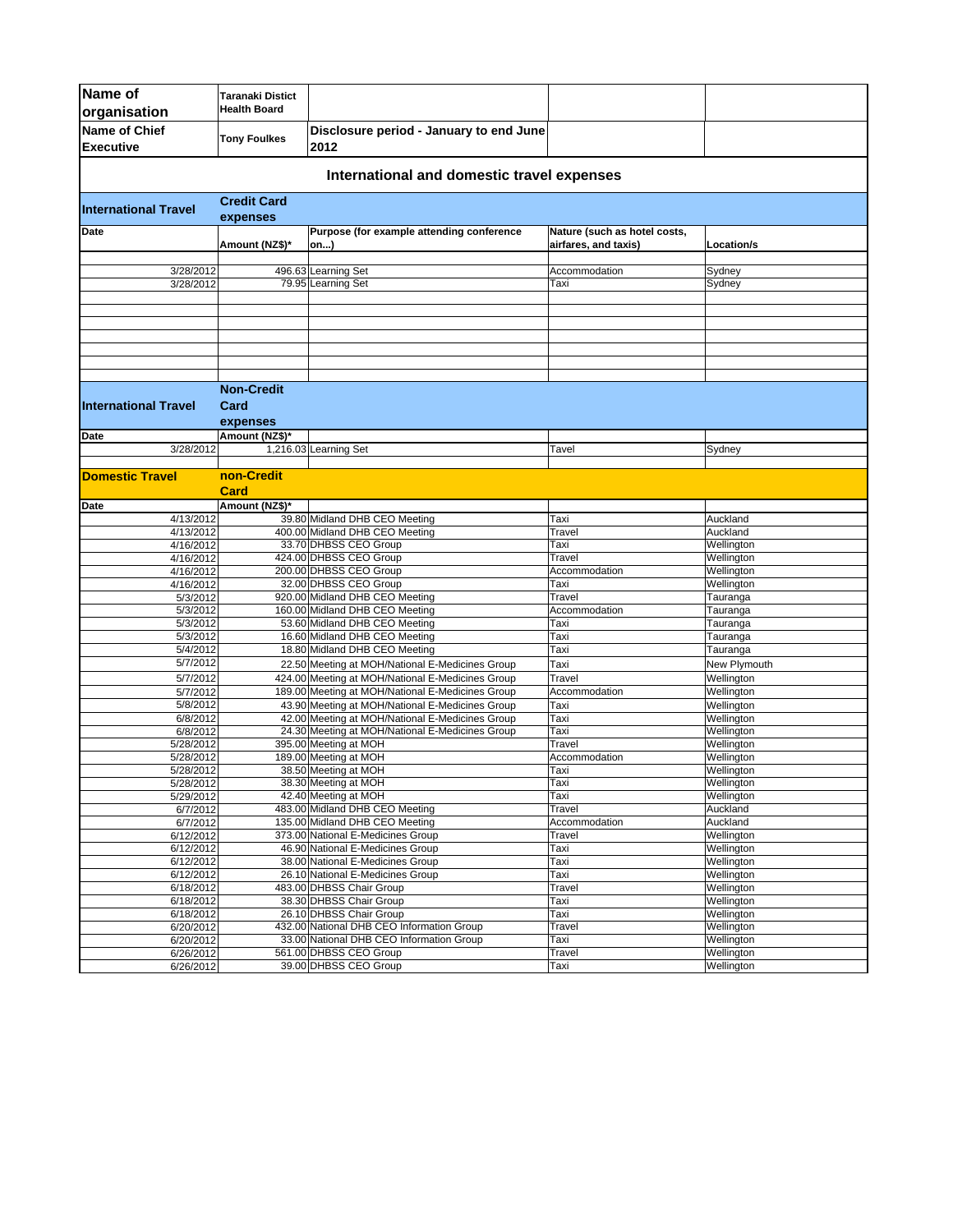| Name of                                  | <b>Taranaki Distict Health</b>     |                                                                   |        |            |  |  |  |
|------------------------------------------|------------------------------------|-------------------------------------------------------------------|--------|------------|--|--|--|
| organisation                             | <b>Board</b>                       |                                                                   |        |            |  |  |  |
| <b>Name of Chief</b><br><b>Executive</b> | <b>Tony Foulkes</b>                | Disclosure period -<br>January to end June 2012                   |        |            |  |  |  |
| <b>Hospitality provided</b>              |                                    |                                                                   |        |            |  |  |  |
| <b>Hospitality provided</b>              | <b>Credit Card expenses</b>        |                                                                   |        |            |  |  |  |
| Date                                     | Amount (NZ\$)*                     | Purpose (eg, hosting<br>delegation from )<br>No items to disclose | Nature | Location/s |  |  |  |
|                                          |                                    |                                                                   |        |            |  |  |  |
|                                          |                                    |                                                                   |        |            |  |  |  |
|                                          |                                    |                                                                   |        |            |  |  |  |
|                                          |                                    |                                                                   |        |            |  |  |  |
|                                          |                                    |                                                                   |        |            |  |  |  |
| <b>Hospitality provided</b>              | <b>Non-Credit Card</b><br>expenses |                                                                   |        |            |  |  |  |
| <b>Date</b>                              | Amount (NZ\$)*                     |                                                                   |        |            |  |  |  |
|                                          |                                    | No items to disclose                                              |        |            |  |  |  |
|                                          |                                    |                                                                   |        |            |  |  |  |
|                                          |                                    |                                                                   |        |            |  |  |  |
|                                          |                                    |                                                                   |        |            |  |  |  |
|                                          |                                    |                                                                   |        |            |  |  |  |
|                                          |                                    |                                                                   |        |            |  |  |  |
|                                          |                                    |                                                                   |        |            |  |  |  |
| <b>Total travel expenses</b>             |                                    |                                                                   |        |            |  |  |  |
| for the six months                       |                                    |                                                                   |        |            |  |  |  |
|                                          | Amount (NZ\$)*                     |                                                                   |        |            |  |  |  |
|                                          |                                    |                                                                   |        |            |  |  |  |
|                                          |                                    |                                                                   |        |            |  |  |  |
|                                          |                                    |                                                                   |        |            |  |  |  |
| Provide GST-inclusive                    |                                    |                                                                   |        |            |  |  |  |

 $\mathsf{l}$ 

figures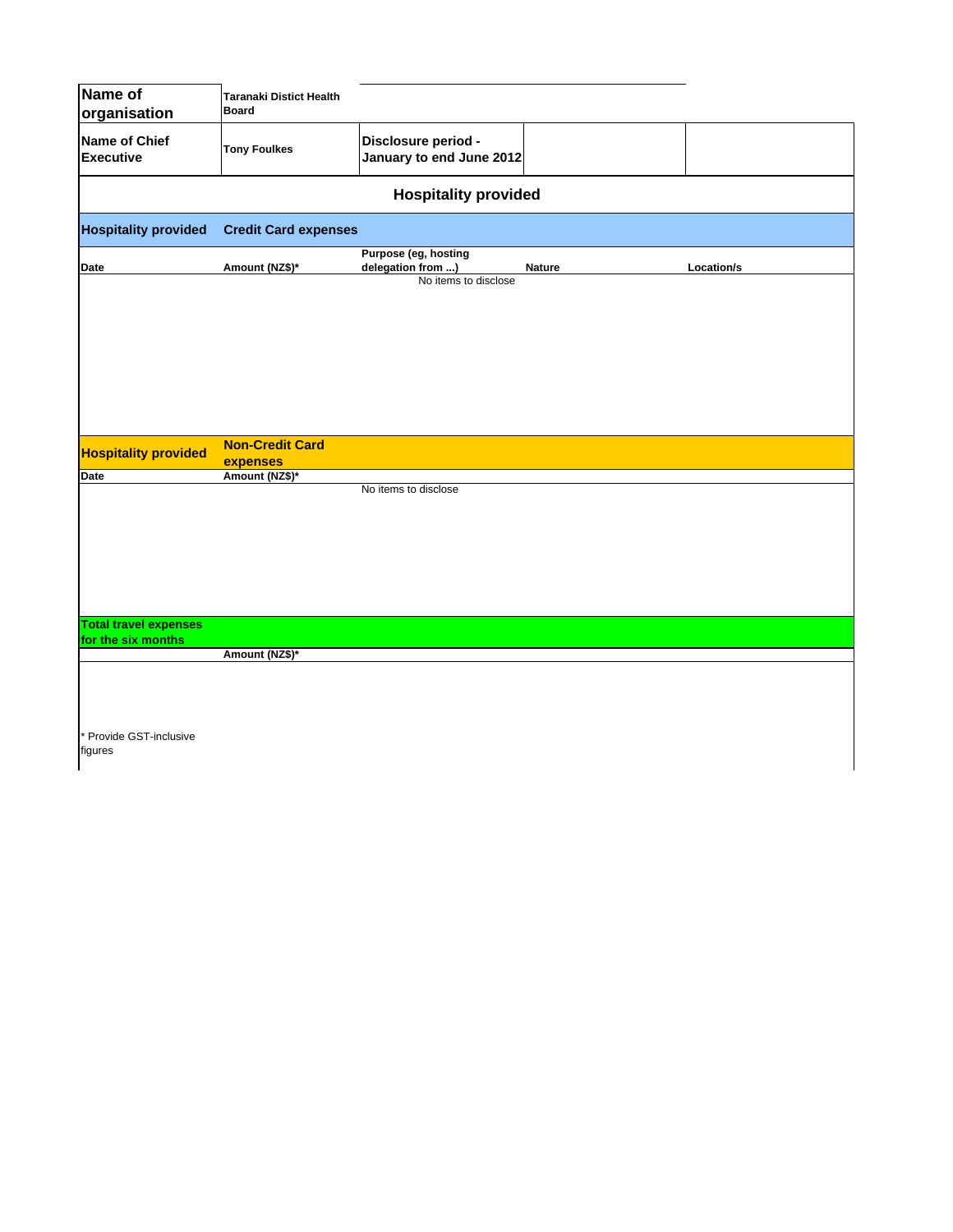| Name of<br>organisation                                                                                                                                                 | <b>Taranaki Distict Health</b><br>Board |                                                 |                               |  |
|-------------------------------------------------------------------------------------------------------------------------------------------------------------------------|-----------------------------------------|-------------------------------------------------|-------------------------------|--|
| Name of Chief<br><b>Executive</b>                                                                                                                                       | <b>Tony Foulkes</b>                     | Disclosure period -<br>January to end June 2012 |                               |  |
|                                                                                                                                                                         |                                         | Gifts and hospitality*                          |                               |  |
| <b>Gifts</b>                                                                                                                                                            |                                         |                                                 |                               |  |
| <b>Date</b>                                                                                                                                                             | <b>Description</b>                      | Offered by<br>No items to disclose              | <b>Estimated value (NZ\$)</b> |  |
|                                                                                                                                                                         |                                         |                                                 |                               |  |
| <b>Hospitality</b>                                                                                                                                                      |                                         |                                                 |                               |  |
| Date                                                                                                                                                                    | <b>Description</b>                      | Offered by<br>No items to disclose              | <b>Estimated value (NZ\$)</b> |  |
|                                                                                                                                                                         |                                         |                                                 |                               |  |
| include items such as<br>meals, tickets to events,<br>gifts from overseas<br>counterparts, travel or<br>accomodation (including<br>that accepted by<br>immediate family |                                         |                                                 |                               |  |
| members).                                                                                                                                                               |                                         |                                                 |                               |  |
|                                                                                                                                                                         |                                         |                                                 |                               |  |
|                                                                                                                                                                         |                                         |                                                 |                               |  |